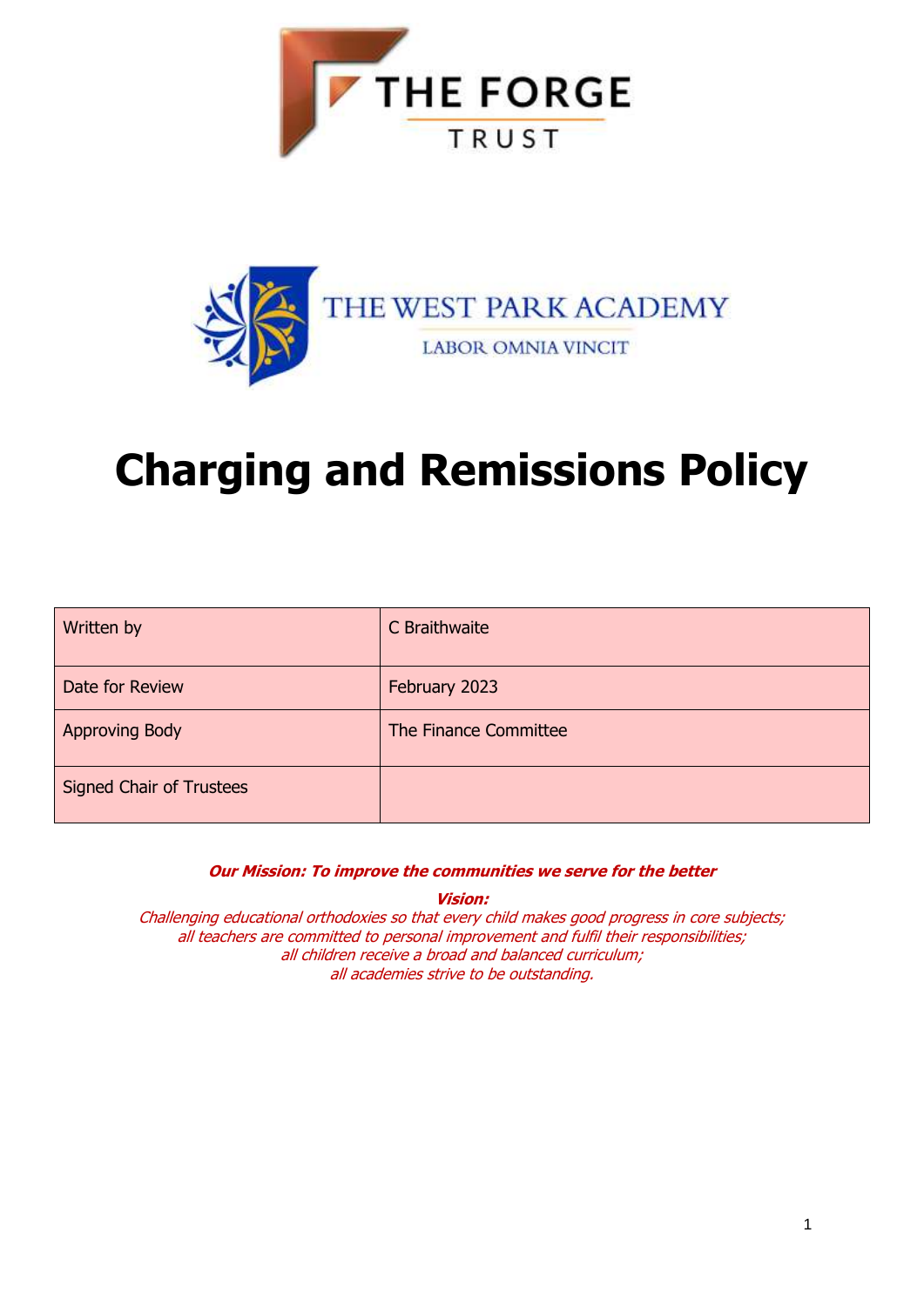## **Contents**

**…………………………………………………………………………………………………………………………….**

## **1. Aims**

Our academy aims to:

- Have robust, clear processes in place for charging and remissions;
- Clearly set out the types of activity that can be charged for and when charges will be made.

## **2. Legislation and guidance**

This policy is based on advice from the Department for Education (DfE) on [charging for school activities](https://www.gov.uk/government/publications/charging-for-school-activities) and [the Education Act 1996,](http://www.legislation.gov.uk/ukpga/1996/56/part/VI/chapter/III) sections 449-462 of which set out the law on charging for school activities in England. Academies are required to comply with this Act through their funding agreements.

This policy complies with our funding agreement and articles of association.

## **3. Definitions**

- Charge: a fee payable for specifically defined activities;
- Remission: the cancellation of a charge which would normally be payable.

## **4. Roles and responsibilities**

#### **4.1 The Board of Trustees**

The Board of Trustees has overall responsibility for approving the charging and remissions policy, but has delegated this to the Principal.

The Board of Trustees has overall responsibility for monitoring the implementation of this policy.

#### **4.2 The Principal**

The Principal is responsible for ensuring staff are familiar with the charging and remissions policy, and that it is being applied consistently.

#### **4.3 Staff**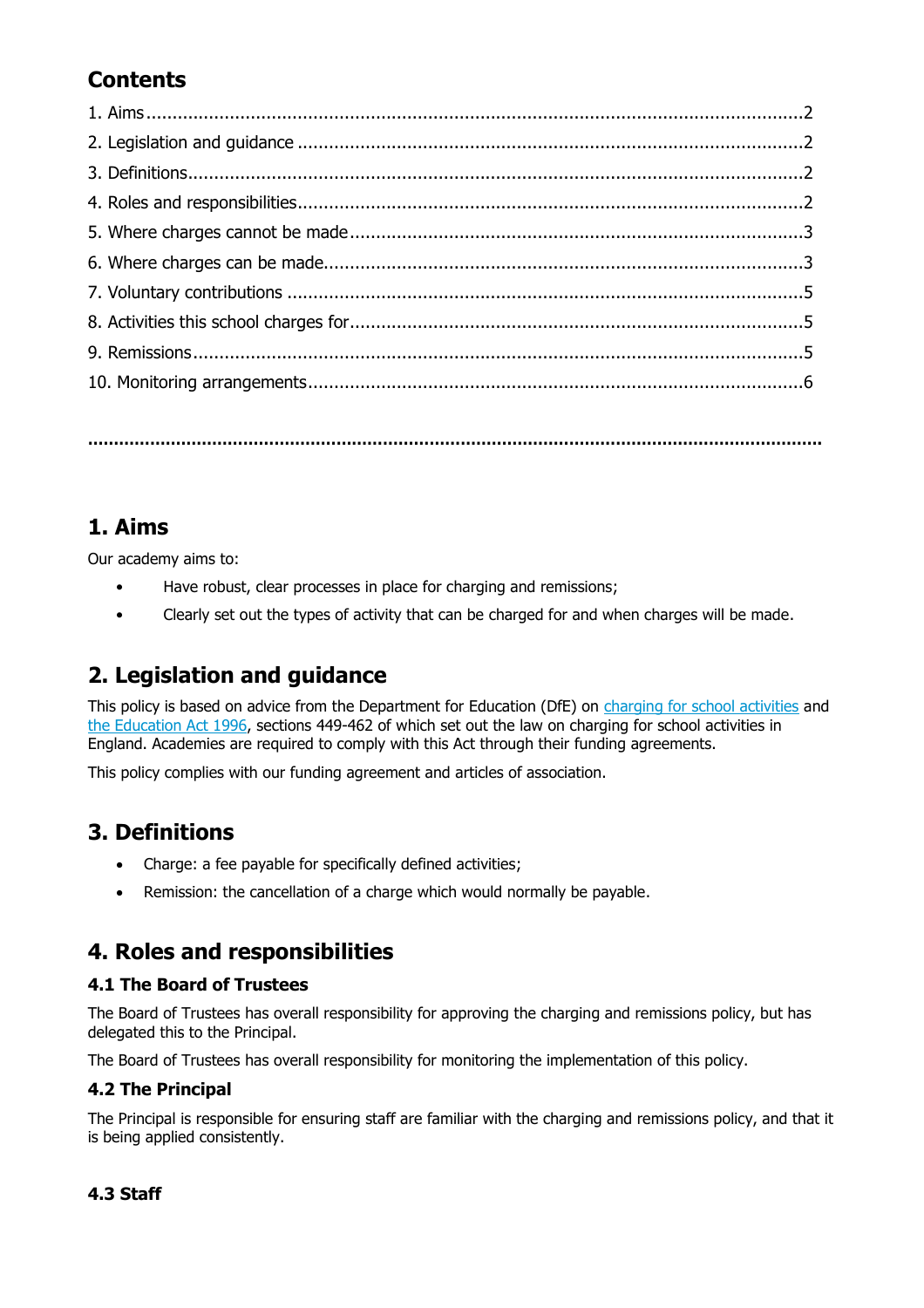Our staff are responsible for:

- Implementing the charging and remissions policy consistently;
- Notifying the Principal of any specific circumstances which they are unsure about or where they are not certain if the policy applies.

The senior leadership team will provide staff with appropriate training in relation to this policy and its implementation.

#### **4.4 Parents**

Parents are expected to notify staff or the Principal of any concerns or queries regarding the charging and remissions policy.

## **5. Where charges cannot be made**

#### Below we set out **what the school cannot charge for**:

#### **5.1 Education**

- Admission applications;
- Education provided during school hours (including the supply of any materials, books, instruments or other equipment);
- Education provided outside school hours if it is part of:
	- o The national curriculum
	- $\circ$  A syllabus for a prescribed public examination that the pupil is being prepared for at the school
	- o Religious education
- Instrumental/ vocal tuition, for pupils learning individually or in groups, unless the tuition is provided at the request of the pupil's parent;
- Entry for a prescribed public examination if the pupil has been prepared for it at the school;
- Examination re-sit(s) if the pupil is being prepared for the re-sit(s) at the school.

#### **5.2 Transport**

- Transporting registered pupils to or from the school premises, where the local authority has a statutory obligation to provide transport;
- Transporting registered pupils to other premises where the trust board or local authority has arranged for pupils to be educated;
- Transport that enables a pupil to meet an examination requirement when he or she has been prepared for that examination at the school;
- Transport provided in connection with an educational visit.

#### **5.3 Residential visits**

- Education provided on any visit that takes place during school hours;
- Education provided on any visit that takes place outside school hours if it is part of:
	- o The national curriculum
	- $\circ$  A syllabus for a prescribed public examination that the pupil is being prepared for at the school
	- o Religious education
- Supply teachers to cover for those teachers who are absent from school accompanying pupils on a residential visit.

## **6. Where charges can be made**

Below we set out **what the school can charge for**.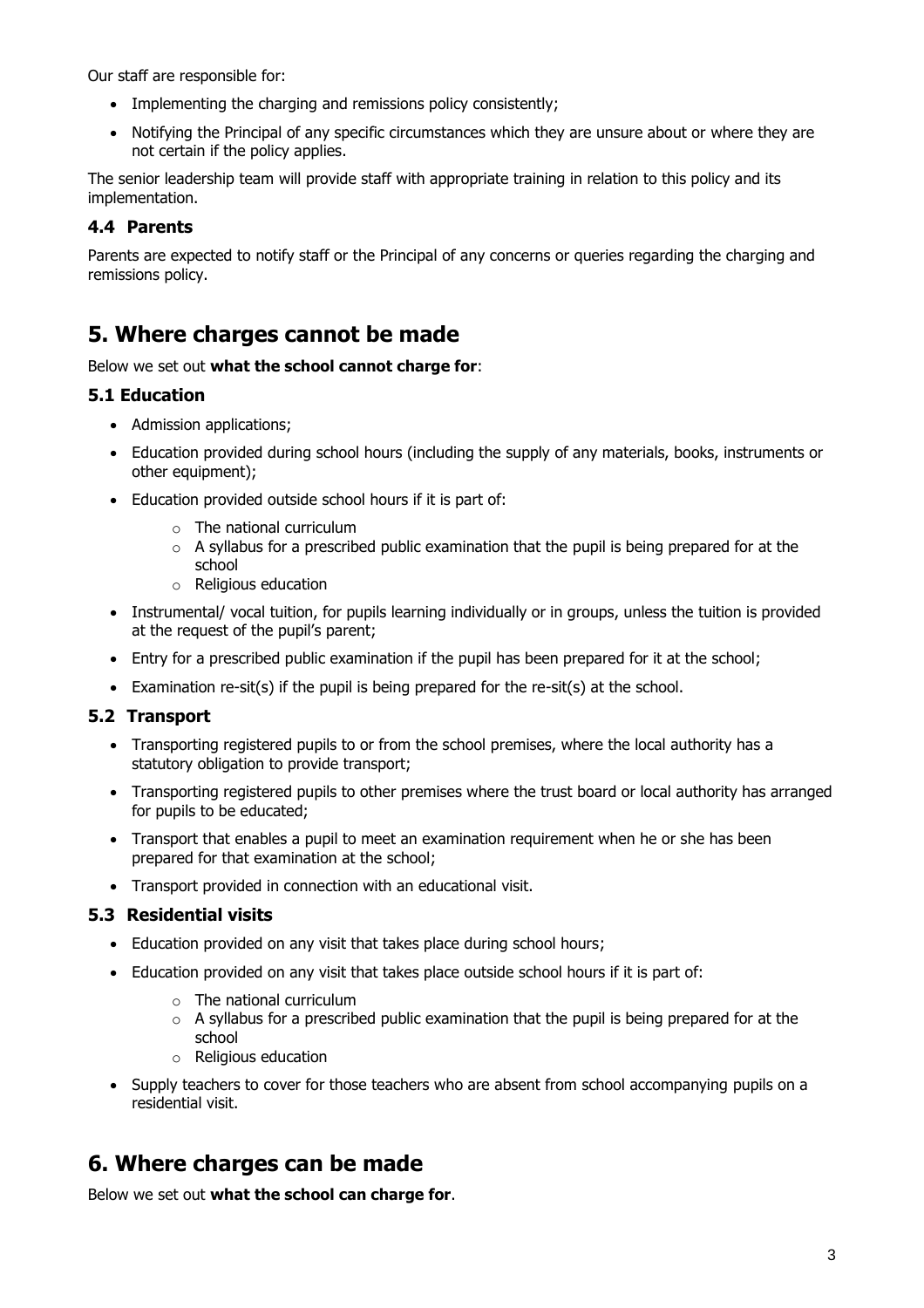#### **6.1 Education**

- Any materials, books, instruments or equipment, where the child's parent wishes him or her to own them;
- Optional extras (see below);
- Music and vocal tuition, in limited circumstances;
- Certain early years provision;
- Community facilities.

#### **6.2 Optional extras**

We are able to charge for activities known as 'optional extras'. In these cases, the school can charge for providing materials, books, instruments or equipment. The following are optional extras:

- Education provided outside of school time that is not part of:
	- o The national curriculum
	- $\circ$  A syllabus for a prescribed public examination that the pupil is being prepared for at the school
	- o Religious education
- Examination entry fee(s) if the registered pupil has not been prepared for the examination(s) at the school;
- Transport (other than transport that is required to take the pupil to school or to other premises where the local authority/ trustees board has arranged for the pupil to be provided with education);
- Board and lodging for a pupil on a residential visit;
- Extended day services offered to pupils (such as breakfast clubs, after-school clubs, tea and supervised homework sessions).

When calculating the cost of optional extras, an amount may be included in relation to:

- Any materials, books, instruments or equipment provided in connection with the optional extra;
- The cost of buildings and accommodation;
- Non-teaching staff;
- Teaching staff engaged under contracts for services purely to provide an optional extra (including supply teachers engaged specifically to provide the optional extra);
- The cost, or an appropriate proportion of the costs, for teaching staff employed to provide tuition in playing a musical instrument, or vocal tuition, where the tuition is an optional extra.

Any charge made in respect of individual pupils will not be greater than the actual cost of providing the optional extra activity, divided equally by the number of pupils participating.

Any charge will not include an element of subsidy for any other pupils who wish to take part in the activity but whose parents are unwilling or unable to pay the full charge.

In cases where a small proportion of the activity takes place during school hours, the charge cannot include the cost of alternative provision for those pupils who do not wish to participate.

Parental agreement is necessary for the provision of an optional extra which is to be charged for.

#### **6.3 Music tuition**

The school can charge for vocal or instrumental tuition provided either individually or to groups of pupils, provided that the tuition is provided at the request of the pupil's parent.

Charges may not exceed the cost of the provision, including the cost of the staff giving the tuition.

Charges cannot be made:

• If the teaching is an essential part of the national curriculum;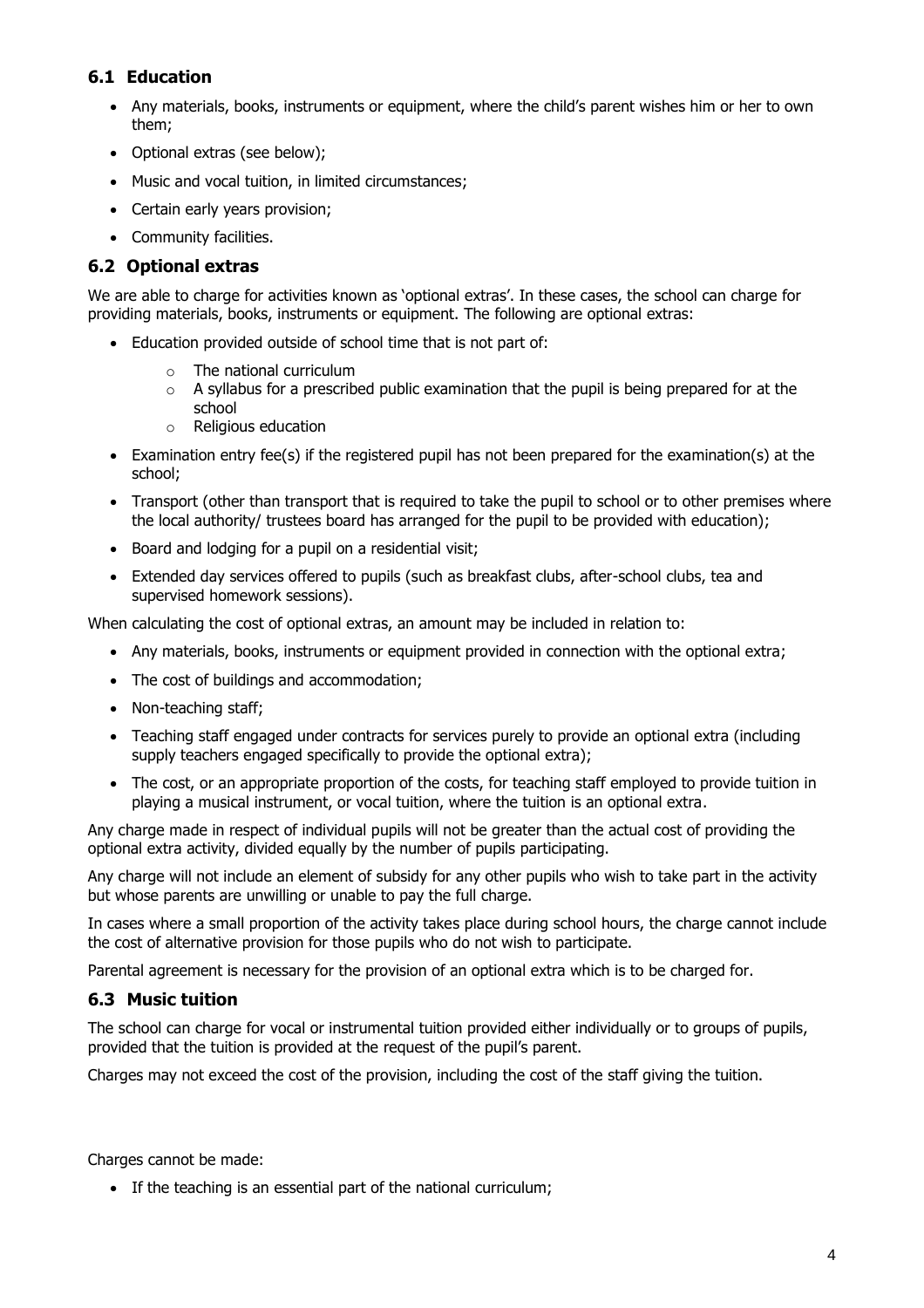- If the teaching is provided under the first access to the Key Stage 2 instrumental and vocal tuition programme;
- For a pupil who is looked after by a local authority.

#### **6.4 Residential visits**

We can charge for board and lodging on residential visits, but the charge must not exceed the actual cost.

## **7. Voluntary contributions**

As an exception to the requirements set out in section 5 of this policy, the school is able to ask for voluntary contributions from parents to fund activities during school hours which would not otherwise be possible.

Some activities for which the school may ask parents for voluntary contributions include:

- School Visits;
- Sports Activities;
- Attendance at sporting events;
- Themed enrichment activities;
- Performances.

**There is no obligation for parents to make any contribution, and no child will be excluded from an activity if their parents are unwilling or unable to pay**. If the school is unable to raise enough funds for an activity or visit then it will be cancelled.

## **8. Activities this academy charges for**

The academy will charge for the following activities:

- Breakfast Club provision: the charge will include staffing, materials provided (including food and drink) and any leasing/ energy costs;
- Sports Clubs: the charge will include staffing, materials provided and any leasing costs including equipment;
- Other out of hours activities (see above for exceptions linked to the curriculum etc) provided in conjunction with outside providers: the charge will include staffing, materials provided and any leasing costs including equipment;
- Transport to and from after school activities including optional extras: the charge will be calculated by dividing the total cost of the transport by the number of pupils taking part.

N.B. all of the above will include associated insurance costs.

For regular activities, the charges for each activity will be determined by the Principal and overseen by trustees. Charges will be reviewed in July each year. Parents will be informed of the charges for the coming year in September each year.

## **9. Remissions**

In some circumstances the school may not charge for items or activities set out in sections 6 and 8 of this policy. This will be at the discretion of the trustees and Principal and will depend on the activity in question.